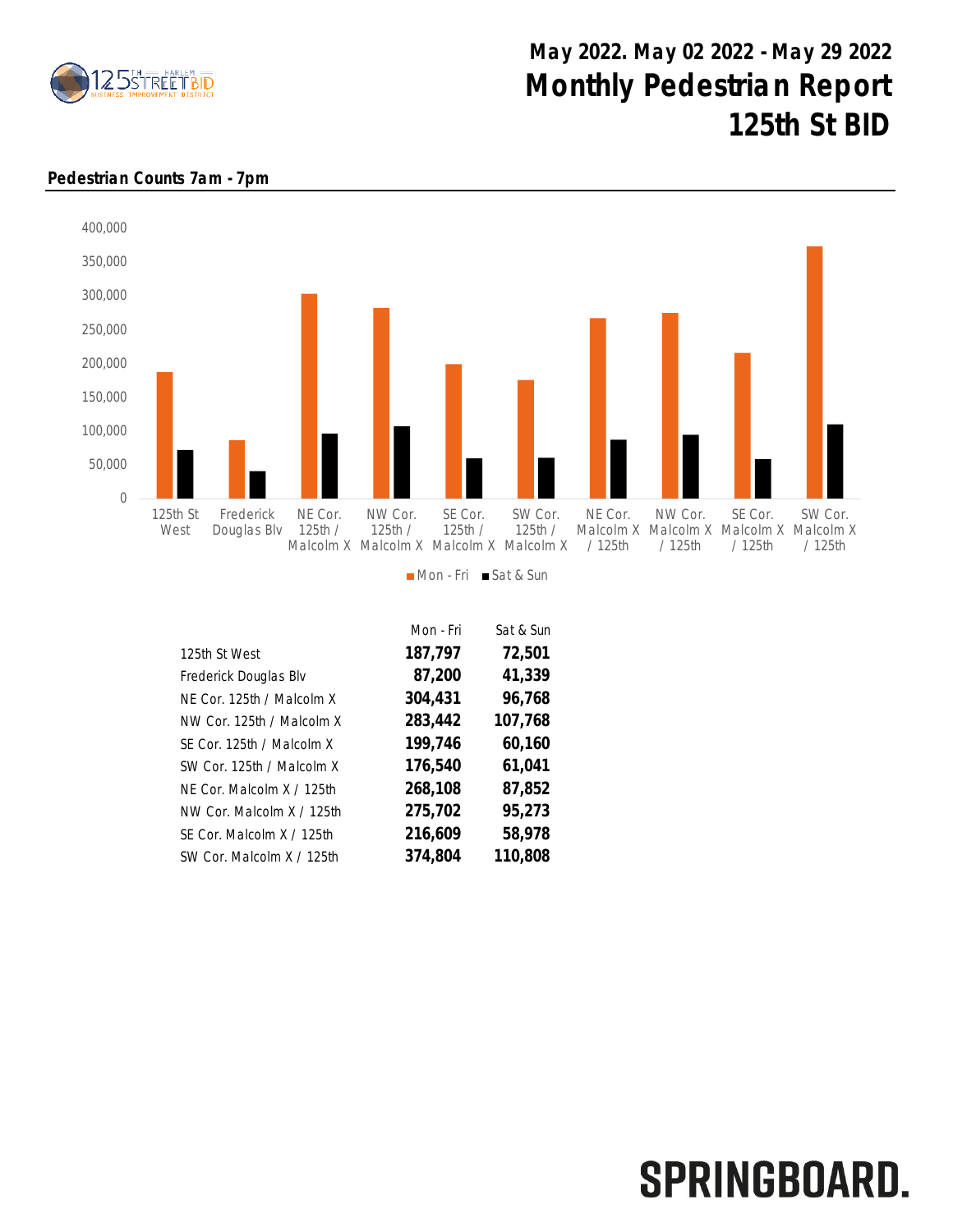

|                           |         | 7am-11am 11am-2pm | 2pm-6pm | 6pm-12am |
|---------------------------|---------|-------------------|---------|----------|
| 125th St West             | 50,651  | 74,649            | 112,139 | 61,870   |
| Frederick Douglas Blv     | 25,228  | 38,479            | 53,470  | 27,815   |
| NE Cor. 125th / Malcolm X | 94,068  | 107,110           | 162,892 | 132,931  |
| NW Cor. 125th / Malcolm X | 74,638  | 106,696           | 171,670 | 104,033  |
| SE Cor. 125th / Malcolm X | 59,919  | 57,151            | 117,983 | 85,520   |
| SW Cor. 125th / Malcolm X | 43,542  | 66,908            | 104,567 | 62,906   |
| NE Cor. Malcolm X / 125th | 68,178  | 86,182            | 160,088 | 177,343  |
| NW Cor. Malcolm X / 125th | 79,602  | 101,040           | 157,052 | 110,185  |
| SE Cor. Malcolm X / 125th | 67,463  | 68,682            | 114,874 | 102,518  |
| SW Cor. Malcolm X / 125th | 165,156 | 122.148           | 164.119 | 108,585  |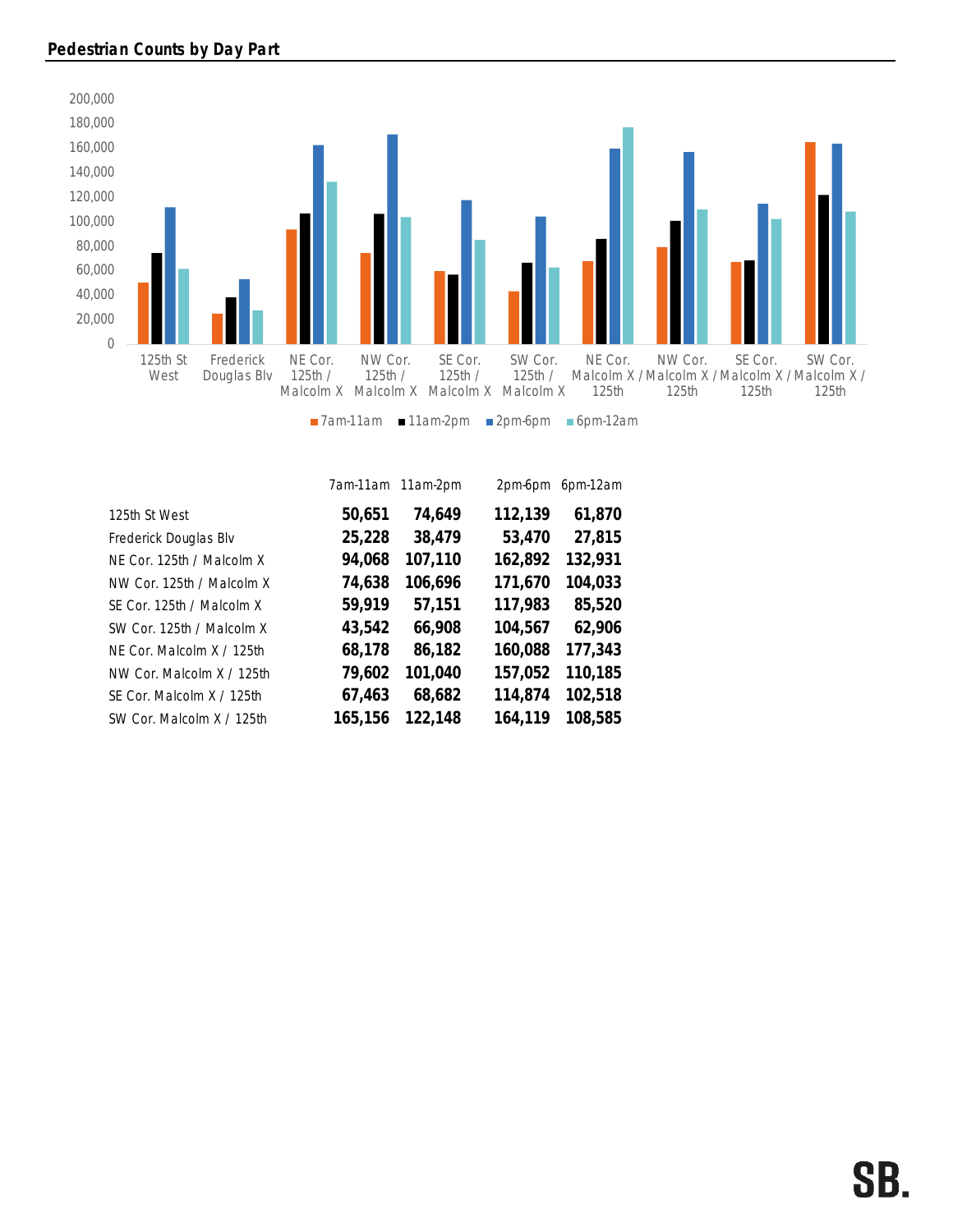

|       | 125th St<br>West | Frederick<br>Douglas<br>Blv | NE Cor.<br>125th/ | NW Cor.<br>125th /<br>Malcolm X Malcolm X | SE Cor.<br>125th / | SW Cor.<br>125th /<br>Malcolm X Malcolm X | NE Cor.<br>Malcolm X<br>/125th | NW Cor.<br>Malcolm X<br>/125th | SE Cor.<br>X / 125th | SW Cor.<br>Malcolm Malcolm X<br>/125th |
|-------|------------------|-----------------------------|-------------------|-------------------------------------------|--------------------|-------------------------------------------|--------------------------------|--------------------------------|----------------------|----------------------------------------|
| 0:00  | 215              | 61                          | 1,305             | 557                                       | 469                | 232                                       | 2,507                          | 589                            | 845                  | 490                                    |
| 1:00  | 131              | 35                          | 1,059             | 336                                       | 292                | 160                                       | 1,936                          | 404                            | 551                  | 327                                    |
| 2:00  | 98               | 22                          | 852               | 220                                       | 231                | 119                                       | 1,631                          | 195                            | 439                  | 274                                    |
| 3:00  | 73               | 18                          | 642               | 203                                       | 217                | 97                                        | 1,393                          | 184                            | 342                  | 232                                    |
| 4:00  | 68               | 17                          | 577               | 140                                       | 242                | 115                                       | 1,529                          | 203                            | 340                  | 324                                    |
| 5:00  | 147              | 78                          | 585               | 253                                       | 461                | 137                                       | 1,362                          | 293                            | 513                  | 598                                    |
| 6:00  | 468              | 229                         | 895               | 833                                       | 886                | 434                                       | 1,033                          | 967                            | 1,043                | 1,301                                  |
| 7:00  | 1,270            | 577                         | 2,234             | 1,940                                     | 1,723              | 1,168                                     | 1,991                          | 2,050                          | 2,453                | 5,043                                  |
| 8:00  | 1,664            | 779                         | 3,452             | 2,546                                     | 2,039              | 1,322                                     | 2,910                          | 2,872                          | 2,531                | 6,729                                  |
| 9:00  | 1,862            | 1,001                       | 3,535             | 2,732                                     | 2,243              | 1,661                                     | 2,400                          | 3,059                          | 2,364                | 6,045                                  |
| 10:00 | 2,440            | 1,248                       | 4,218             | 3,445                                     | 2,555              | 2,070                                     | 2,438                          | 3,392                          | 2,290                | 5,776                                  |
| 11:00 | 3,098            | 1,671                       | 4,635             | 4,459                                     | 2,663              | 2,767                                     | 3,176                          | 4,254                          | 2,685                | 5,890                                  |
| 12:00 | 3,852            | 1,929                       | 5,171             | 5,022                                     | 2,777              | 3,439                                     | 4,155                          | 4,841                          | 3,519                | 5,911                                  |
| 13:00 | 3,715            | 1,897                       | 5,495             | 5,760                                     | 2,724              | 3,352                                     | 4,981                          | 5,339                          | 3,608                | 5,648                                  |
| 14:00 | 3,770            | 1,898                       | 5,776             | 5,922                                     | 3,569              | 3,400                                     | 5,356                          | 5,324                          | 3,652                | 5,493                                  |
| 15:00 | 4,281            | 2,026                       | 5,825             | 6,504                                     | 4,572              | 3,897                                     | 5,643                          | 5,867                          | 4,430                | 6,108                                  |
| 16:00 | 4,069            | 1,928                       | 5,953             | 6,212                                     | 4,487              | 3,871                                     | 5,858                          | 5,669                          | 4,320                | 6,021                                  |
| 17:00 | 3,900            | 1,787                       | 5,716             | 5,886                                     | 4,226              | 3,771                                     | 6,012                          | 5,575                          | 4,008                | 5,823                                  |
| 18:00 | 3,266            | 1,623                       | 5,304             | 5,458                                     | 3,550              | 3,223                                     | 5,930                          | 4,754                          | 3,510                | 4,884                                  |
| 19:00 | 2,515            | 1,243                       | 4,455             | 3,819                                     | 2,949              | 2,455                                     | 4,795                          | 4,031                          | 3,017                | 4,109                                  |
| 20:00 | 1,468            | 535                         | 3,104             | 2,355                                     | 2,177              | 1,566                                     | 4,530                          | 2,835                          | 2,787                | 2,995                                  |
| 21:00 | 768              | 294                         | 2,575             | 1,355                                     | 1,617              | 817                                       | 3,890                          | 1,905                          | 2,371                | 1,682                                  |
| 22:00 | 504              | 189                         | 1,942             | 1,103                                     | 1,137              | 563                                       | 3,329                          | 1,396                          | 1,725                | 1,091                                  |
| 23:00 | 319              | 91                          | 1,609             | 771                                       | 788                | 362                                       | 2,861                          | 819                            | 1,235                | 752                                    |